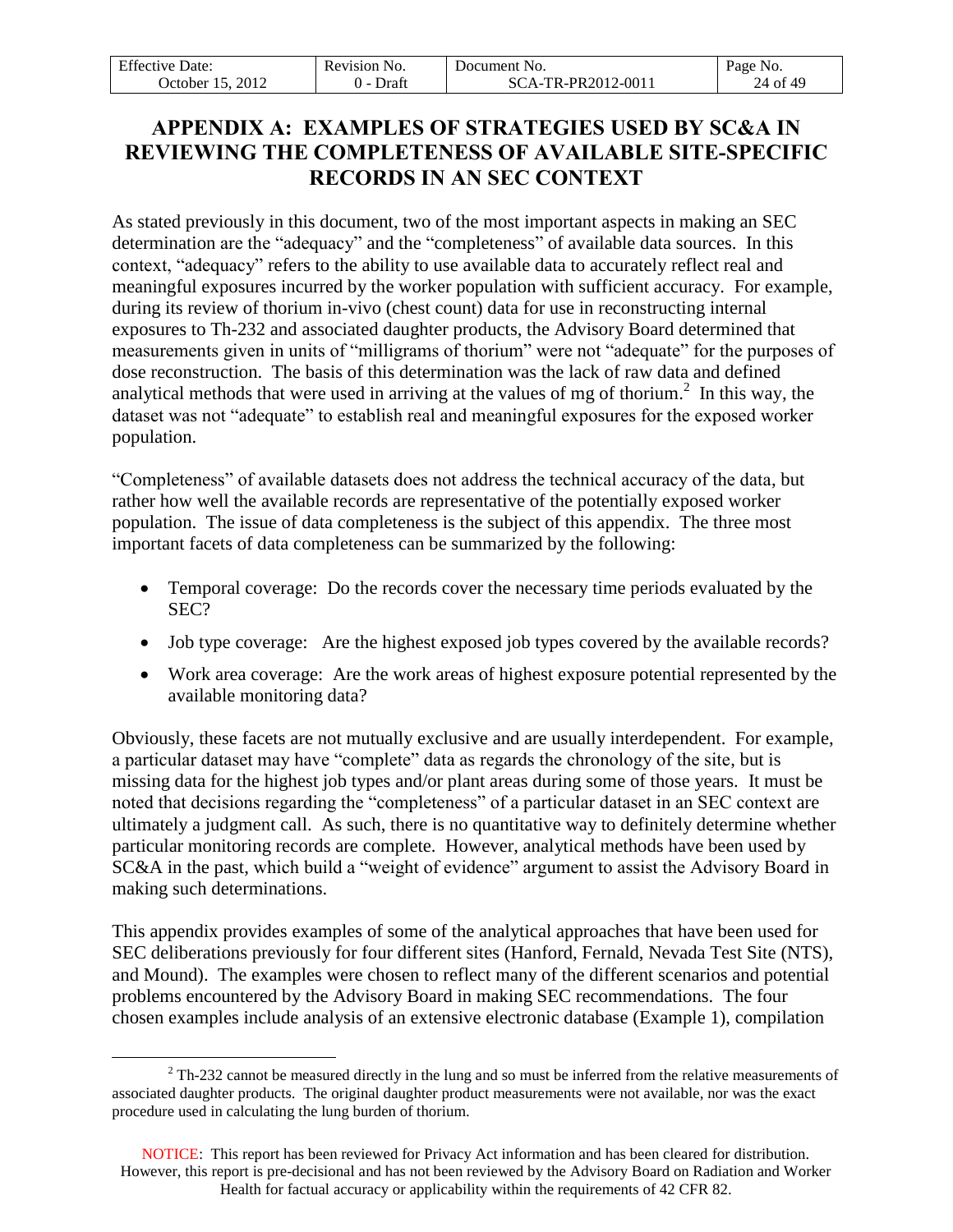| $F^{\alpha}$<br>Date:<br>. tive.<br>Effect | vision<br>N <sub>O</sub><br>n | Jocument<br>NO.                        | Page<br>'NO. |
|--------------------------------------------|-------------------------------|----------------------------------------|--------------|
| 2012<br>. Jetober .                        | Draf                          | २-PR2012-0011<br>TR <sub>-</sub><br>д. | 40<br>0t     |

of site-wide data from hardcopy records (Example 2), sampling of claimant dosimetry records (Example 3), and use of workplace monitoring in the absence of adequate bioassay records (Example 4).

### **Example 1: Electronic Internal Dosimetry Database for the Hanford Site**

#### *Background Summary:*

In 2011, SC&A was tasked with performing a review of the most recent Hanford Site Profile (ORAUT 2010a–2010f) with a focus on remaining SEC issues for the period of July 1, 1972, 3 through December 31, 1990. One aspect of this site profile review was to assess the data completeness of internal monitoring records during this period. Hanford is somewhat unique, in that it has a very extensive electronic database (known as the Radiological Exposure or "REX" Database) of worker records, which are available for analysis. As described below, SC&A used the REX database to assess the extent of worker monitoring for individual radionuclides as it relates to temporal considerations, job title, and work location. The basic methodology and information available are described below. For the full results of the completeness analysis, the reader is referred to SC&A 2011, Appendix A.

#### *Analytical Approach Taken:*

SC&A 2011 states the purpose of the completeness analysis as follows:

*The purpose of this report is to examine the internal monitoring records contained in the Radiological Exposure Database (REX) for adequacy and suitability in constructing the coworker model presented in Appendix C of the Hanford Site internal dose TBD (ORAUT 2010e). Specifically, this report will seek to identify monitoring practices, exposure potential, and potential gaps as they pertain to worker job categories, as well as periods of production and exposure potential during the SEC period.* (SC&A 2011)

As specified previously, a rather extensive database (REX) contains worker monitoring records for the Hanford Site. The REX database itself is made up of nearly 70 individual files; some of these files contain monitoring data, while most others represent reference tables that can be used to interpret the dosimetry files. As an example, the reference files "REX\_DOE\_OCCUPATION" and "REX\_HAN\_FACILITY" provide individual codes for job title and some individual work areas to be used in other database files. These reference files are necessary in order to be able to decode and associate the appropriate job titles and work locations with specific workers and monitoring results.

Inspection of the available REX Database files identified five main database files to be used in the internal completeness analysis. These files are described in Table A-1. The first file listed, REX\_WORK\_HIST, does not actually contain any monitoring data; however, it enables the tracking of individual workers (via an individual ID number) and their respective employment

 $\overline{a}$ <sup>3</sup> On October 20, 2009, the Advisory Board accepted the NIOSH recommendation to extend the Hanford SEC to cover all workers who meet the eligibility criteria up to June 30, 1972.

NOTICE: This report has been reviewed for Privacy Act information and has been cleared for distribution. However, this report is pre-decisional and has not been reviewed by the Advisory Board on Radiation and Worker Health for factual accuracy or applicability within the requirements of 42 CFR 82.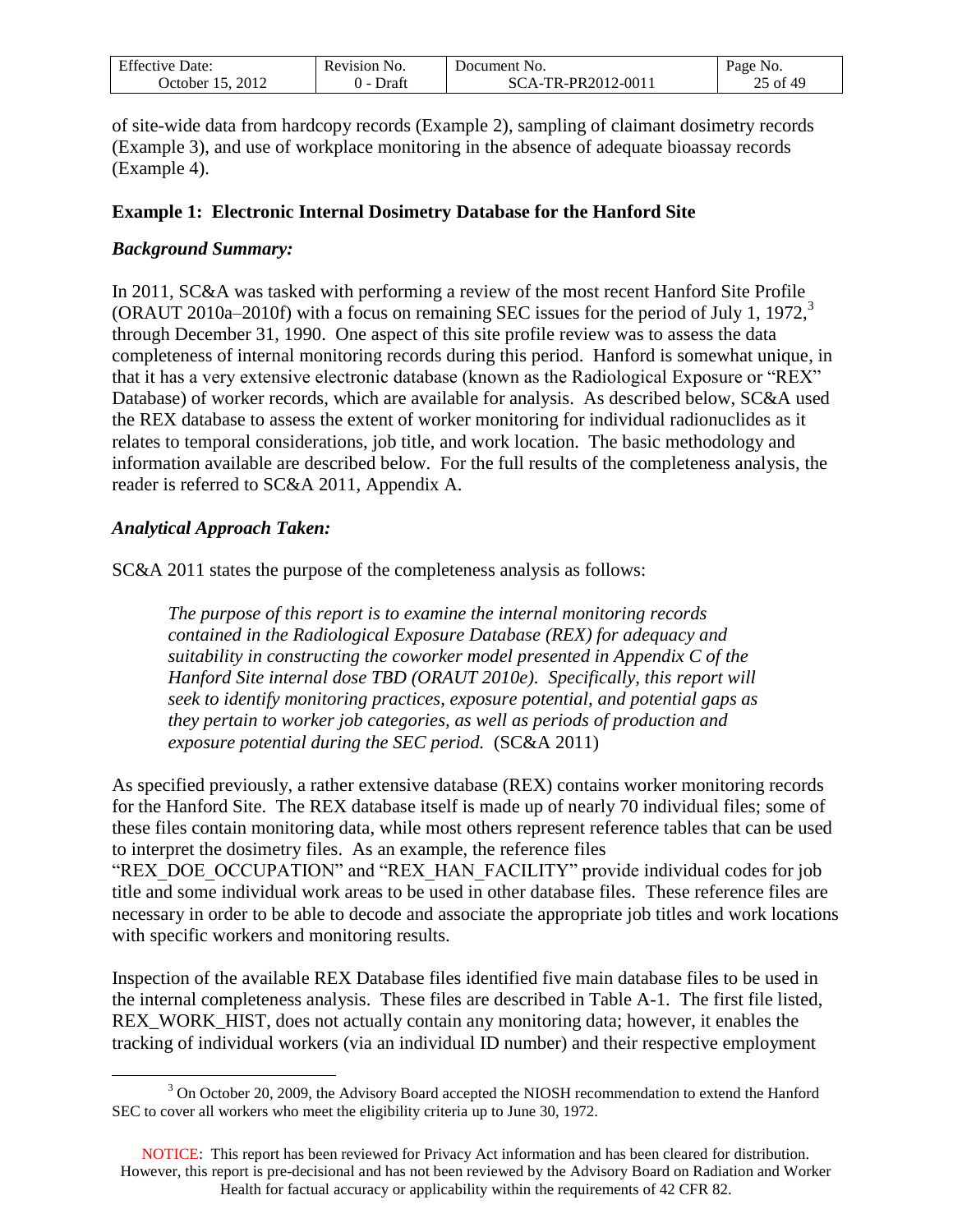| $\Gamma$ $\alpha$<br>Date:<br>Effective .<br>. | evision'<br>INO.<br>acv | Jocument<br>N <sub>O</sub>   | age<br>NO.  |
|------------------------------------------------|-------------------------|------------------------------|-------------|
| 2012<br>. Ictober                              | Draf                    | $12 - 001$<br>PR2011<br>'R.I | 49<br>26 of |

periods across the three internal dosimetry files of interest: 'INV\_RESULT,' 'INV\_ISO\_RESULT,' and 'EXC\_RESULT.' The last file in Table A-1,

'DOS\_SUM\_RESULTS,' is related to external dosimetry; however, it also contains individual worker job title information, which can be used to supplement job title information contained in the internal dosimetry files.

**Table A-1: Description of REX Database Files Used in Completeness Study**

| <b>DATABASE NAME</b> | <b>DESCRIPTION</b>                                                                      |
|----------------------|-----------------------------------------------------------------------------------------|
| <b>REX WORK HIST</b> | Identifies workers by a 'REX ID,' which allows for the tracking of individual workers   |
|                      | across the different database files. Also contains employment start and end dates.      |
|                      | Lists in-vivo counting samples by REX ID and date, and assigns a tracking number to     |
| <b>INV_RESULT</b>    | each in-vivo sample, which can be used to obtain the results of the count in            |
|                      | 'INV ISO RESULT' described in the next row.                                             |
| INV_ISO_RESULT       | Uses the tracking number from 'INV RESULT' and provides the radionuclides and           |
|                      | result of the in-vivo sample.                                                           |
| <b>EXC RESULT</b>    | Contains the urinalysis data for workers listed by REX ID.                              |
|                      |                                                                                         |
|                      | Contains external monitoring results, which are not part of this analysis; however, the |
| DOS_SUM_RESULTS      | database also contains job title information, which can be linked to the internal       |
|                      | database files by REX ID                                                                |

In many instances in the database, work location and/or job title are not specified for each individual internal monitoring result. For example, a worker might have dozens of urinalysis data points available, but only one of those results specifies the job title and work area. SC&A 2011 states the following on this issue:

*Because taking this information at face value (i.e., only considering worker employment periods with a job title specified or only internal monitoring results that specify a work area) would severely limit the amount of data available for analysis, an approximate approach was developed, so that as much data as possible could be included. To this end, it has been assumed that, if a worker is identified with a specific job title, they held that job title throughout their SEC employment. Similarly, if a worker is identified with a specific area of work, it is assumed they spent their entire employment at that location.* (SC&A 2011)

Clearly this type of approach would result in some "double counting" for cases in which a worker may have held more than one job title or worked in more than one area of the site. SC&A 2011 explored the potential issue of double counting in its completeness study. For example, it was found that over 93% of the surveyed workers were associated with only one job title in the REX\_Database. Less than 1% had more than two job titles, and no worker had more than 4 job titles. The effect on work location analyses was less easily quantified; however, it was deemed that the assumption of grouping workers into specific areas for the length of their employment was more beneficial than any potential loss in accuracy.

Using this assumption and available information on job title and work location scattered throughout the database, SC&A was able to modify the information in REX so that the majority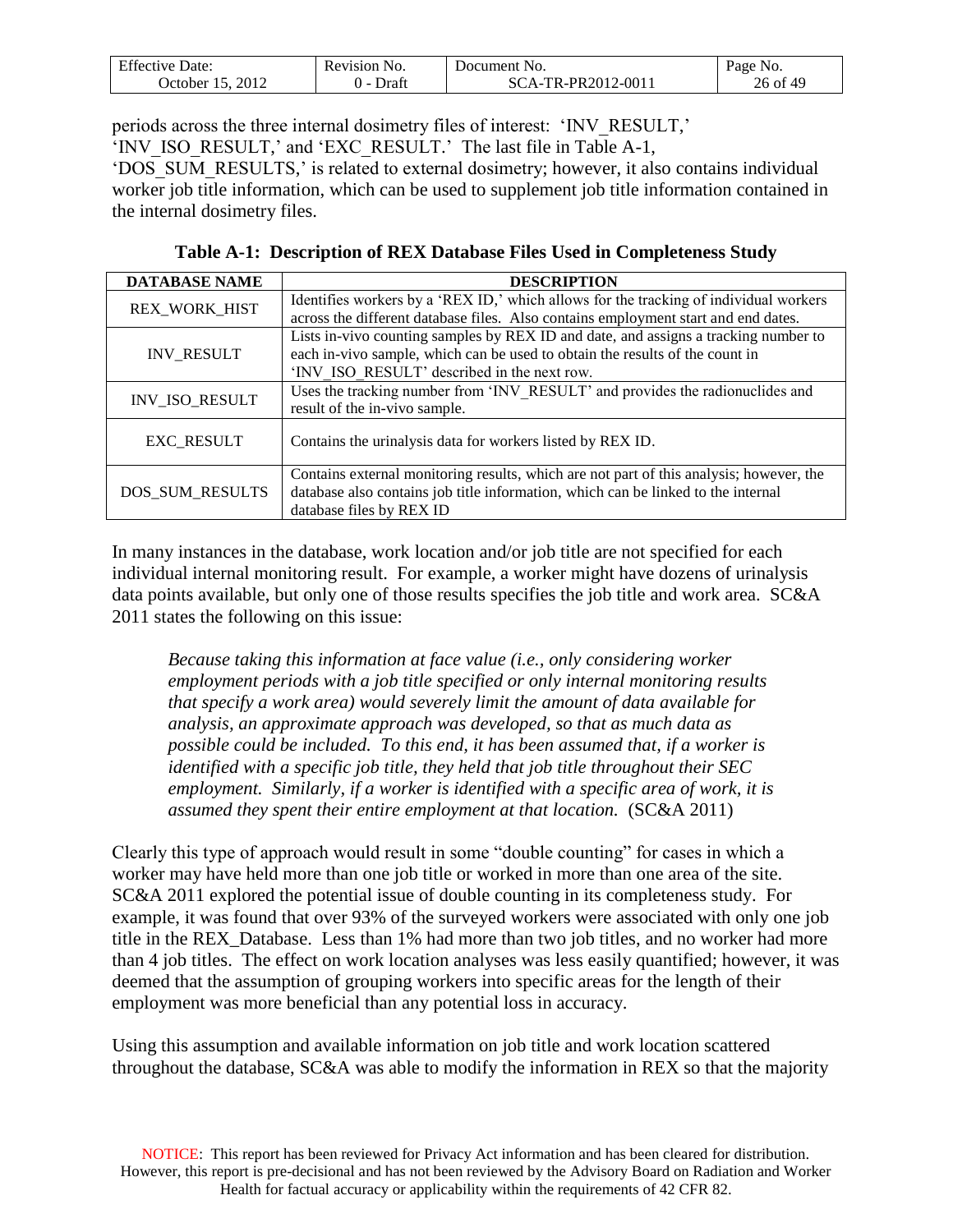| $F^{\alpha}$<br>Jate:<br>Etter | No.<br>evision! | NO.<br>Jocument                    | Ряое<br>N <sub>O</sub> |
|--------------------------------|-----------------|------------------------------------|------------------------|
| 2012<br>. Jetober .            |                 | PR2012-0011<br>TD.<br>$\mathbf{a}$ | of 49<br>0Ì<br>41      |

of internal monitoring results could be used in the completeness study. The subsequent analysis was able to draw some of the following conclusion/findings:<sup>4</sup>

- (1) For the main radionuclides analyzed (Am, Cs, MFP, Pu, and U), workers associated with the 200 Tank Farms were most likely to be monitored during their employment.
- (2) 'Radiation monitors,' 'electricians,' 'operators,' 'pipefitters,' and 'science technicians' were consistently among the five job titles most likely to be monitored during their SEC employment.
- (3) In general, the most commonly monitored job titles by area and year were 'managers and administrators' (for the 100, 100-N, 200, and 300 Areas), 'operators' (for the 200, 200 Tank Farms, and 300 Area), and 'scientists' (for the 300 Area).
- (4) In-vivo records analysis for americium, cesium, mixed fission products, and uranium monitoring showed a significant decrease in worker sampling in 1975 (generally less than 1% of the worker population was monitored). Other significant decreases in worker monitoring include 1974 (iodine), 1976–1977 (mixed fission products), and 1985 (cesium). Thorium-232 was sparsely monitored throughout the period, and there are very few data points overall. No significant decreases in worker monitoring were identified for plutonium.
- (5) Exotic radionuclides with sparsely available records include thorium, iodine, polonium, neptunium, radium, curium, californium/berkelium, and 'total actinides.' Polonium, curium, and 'total actinides' were mostly periodic sampling, while radium and neptunium appear to be incident related.

Finding 1 demonstrates that one of the known areas of highest exposure potential, the 200 Tank Farms, had a higher percentage of workers monitored compared to the other areas. Finding 2 shows that high exposure potential jobs, such as 'operators' and 'technicians,' were often monitored more frequently than many of the other job types. However, Finding 3 also notes that 'managers and administrators' were the most commonly monitored job title for the 100 Area, and it is not likely that they would be among the highest potentially exposed job types.

Finding 4 notes where there are significant temporal gaps by radionuclide. It is important in the context of completeness to establish whether a greater risk for potential exposure might have occurred in those years. As part of its completeness review, SC&A also established what years and areas particular radionuclides are known to have been handled, so parallels can be drawn between any data gaps and any "off-normal" operations. Finally, Finding 5 notes that the available records for some of the more exotic radionuclides are sparse and likely not suitable for the development of a coworker model from a completeness standpoint.

### *Example 1 Discussion:*

 $\overline{a}$ 

One of the major advantages to this type of approach of a completeness evaluation is the sheer amount of information and data contained in the REX database. Though certain assumptions had

 $4$  It must be noted that findings are meant to be summary conclusions and that much more quantitative information is contained in SC&A 2011 than is appropriate to include here.

NOTICE: This report has been reviewed for Privacy Act information and has been cleared for distribution. However, this report is pre-decisional and has not been reviewed by the Advisory Board on Radiation and Worker Health for factual accuracy or applicability within the requirements of 42 CFR 82.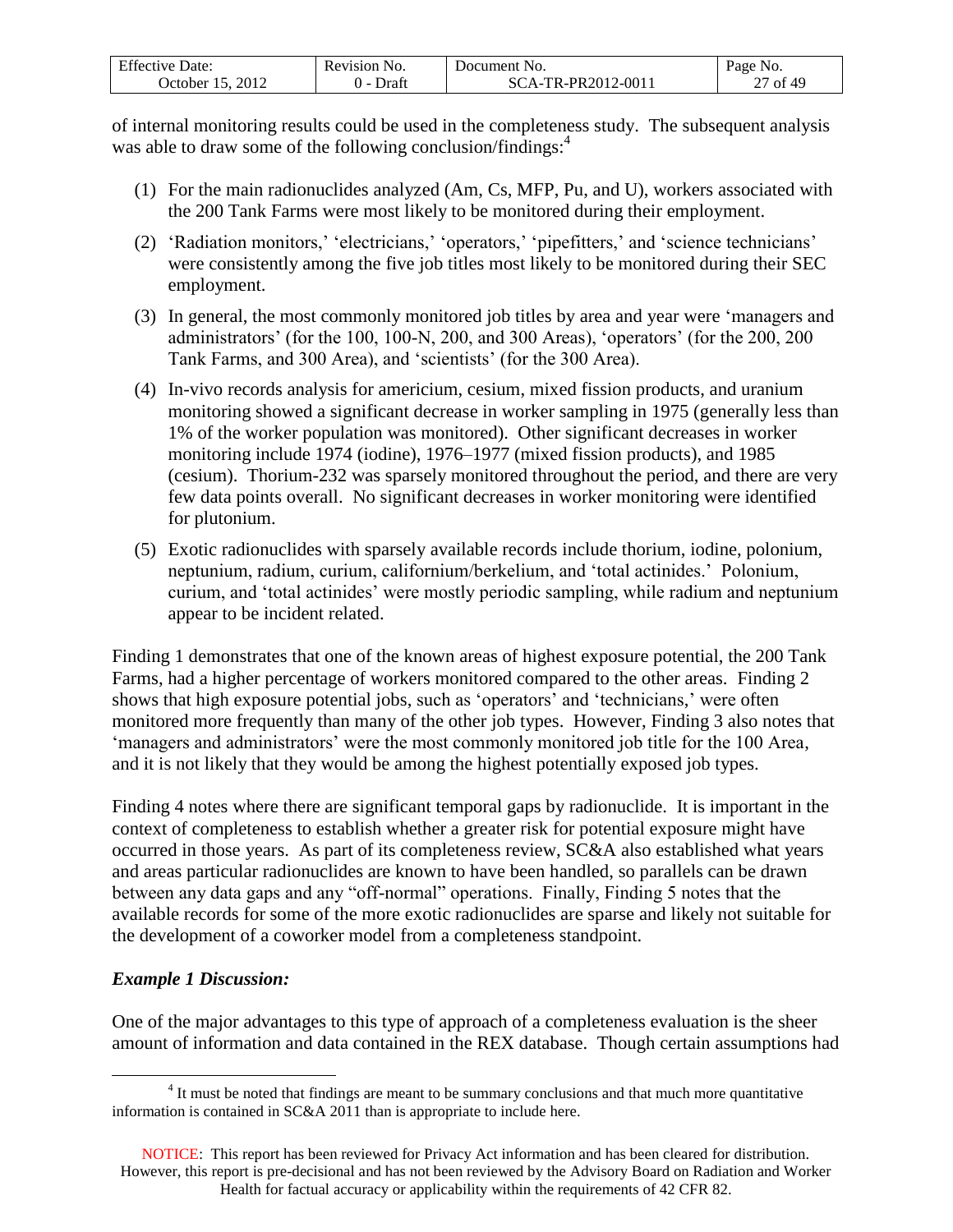| $F^{\alpha}$<br>Date:<br>Effective L | No.<br>evision) | Document No.                | NO.<br>Page       |
|--------------------------------------|-----------------|-----------------------------|-------------------|
| 2012<br>. )ctober .                  | Jraft           | TR-PR2012-0011<br>$\Lambda$ | ոք 49<br>28<br>of |

to be made when applying the information (such as presumed job title and work location), this allowed for the inclusion of the vast majority of data available and provided a very good overview of the monitoring practices of the site as applied to nearly all workers (nearly 50,000 workers and their associated bioassay records were included in the completeness study). However, the advantages of this type of "site-wide" approach can also be viewed as a drawback, since issues such as the inconsistency of reporting the work location and job type require that workers be "grouped" based on the available information. This results in some "double counting," which can potentially cause the accuracy of conclusions regarding monitoring practices to suffer (for example, if one particular job title was 'reported' more often in the REX database).

One potential solution to this difficulty would be to perform both types of analyses:

- One analysis that only considers job and area information directly related to an individual monitoring result and ignores all other results for that worker
- A second analysis that associates job and area information with a particular worker for their entire employment (as was done in SC&A 2011)

The combined findings and observations from both analyses would likely provide a sufficiently solid analytical base from which to draw conclusions about the completeness of the available records. It should be noted that on May 31, 2012, NIOSH recommended that the SEC class be expanded to also cover the period from July 1, 1972, to December 31, 1983, on the basis of insufficient information to reconstruct doses to enriched uranium, U-233, neptunium or thorium. The Advisory Board agreed with this recommendation during its July 2012 meeting.

# **Example 2: Fernald In-Vivo Lung Count for Thorium**

# *Background Summary:*

While the majority of processing at Fernald concerned uranium compounds, thorium compounds were also processed at the site, at least up until 1979 and perhaps afterwards in a minimal capacity. Fernald also became the Department of Energy's (DOE's) national repository for thorium compounds beginning in 1972. Therefore, even after the end of most processing in 1979, exposure potential would have existed through stewardship and repackaging operations up through the end of the SEC period in 1989.

From 1953 up through 1967, Fernald utilized Daily Weighted Exposure (DWE) studies to characterize the alpha contamination present in the worker's breathing zone as a way of controlling radiation intakes. Starting in 1968, Fernald began receiving periodic visits from the Mobile In-Vivo Radiation Monitoring Laboratory (MIVRML), which was a mobile lung counter developed at Y-12. Once the MIVRML arrived on site, the practice of performing DWE studies ceased and monitoring for thorium deposition, along with uranium, was assigned to the mobile counter. The MIVRML went through two different periods of reporting conventions for thorium; from 1968–1978, thorium measurements were reported in "milligrams of thorium," while post-1978 thorium measurements were reported as the daughter products of Ac-228 and Pb-212.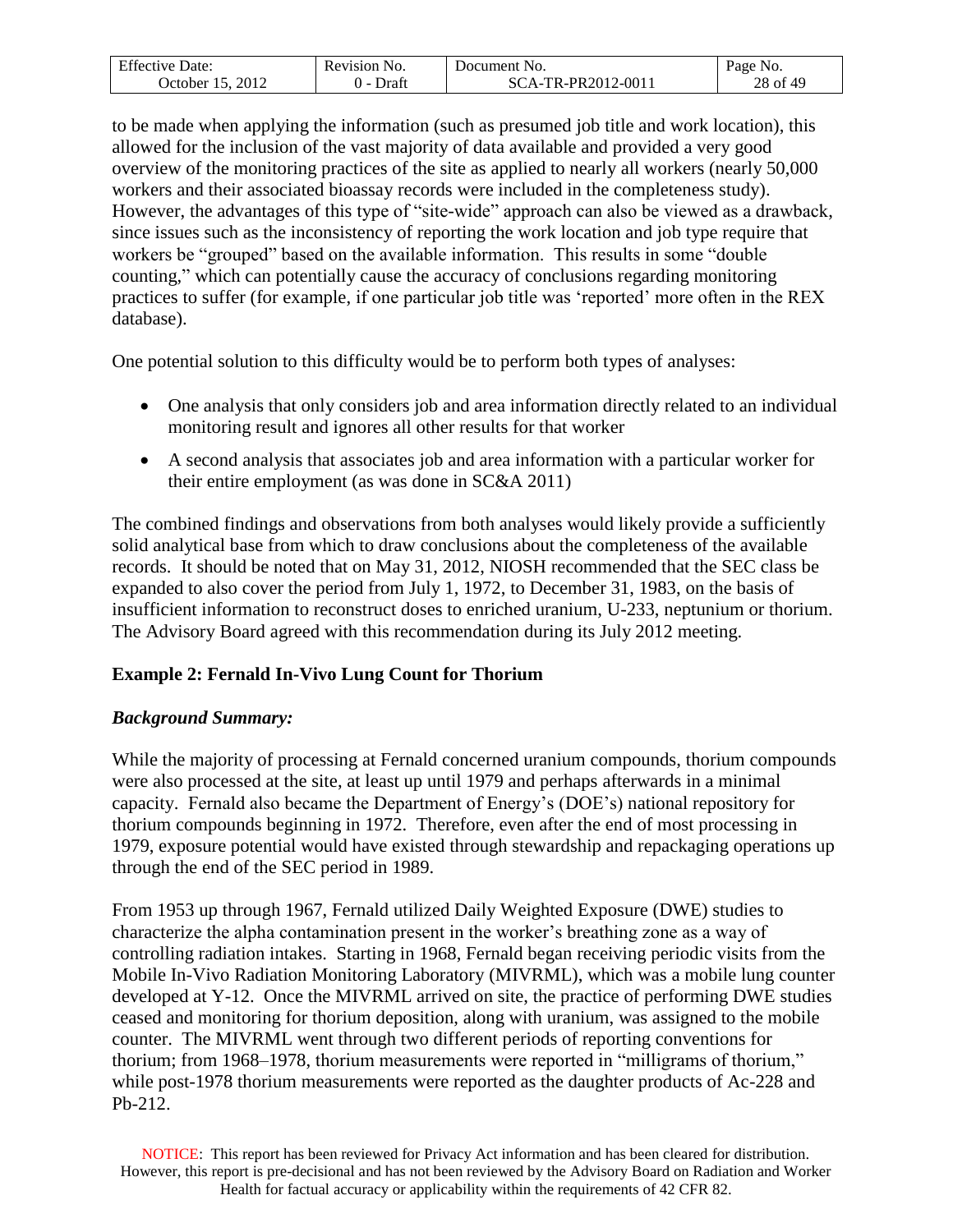| $F^{\alpha}$<br>-bate<br>$1V$ $\theta$<br>Effect | evision<br>N <sub>O</sub> | Jocument<br>NO.                    | NO.<br>Page               |
|--------------------------------------------------|---------------------------|------------------------------------|---------------------------|
| 2012<br>. )ctober                                | ⊃raft                     | "R-PR2012-0011<br>TD.<br>$\Lambda$ | ոք 49<br>29 <sub>of</sub> |

In March 2008, NIOSH released its coworker model for thorium exposure entitled, *Thorium In Vivo Coworker Study for FEMP – A Proposed Attachment for ORAUT-TKBS-0017-5, Revision 1* (ORAUT 2008). On April 26, 2012, the Advisory Board determined that Th-232 internal doses cannot be reconstructed with sufficient accuracy for the 1968 to 1978 period (when thorium lung burdens were reported in mg of Th). Therefore, the following completeness study example will focus on the later period of thorium in-vivo monitoring (1979–1988).

#### *Analytical Approach Taken:*

 $\overline{a}$ 

No electronic database previously existed to characterize in-vivo monitoring at Fernald. Therefore, ORAUT 2008 developed its coworker model using site-specific hardcopy logbooks, which would document the in-vivo results for individual workers. These logbooks contained the worker's name, a badge number, date of the measurement, number of days off, measurement result, and in most cases the work location (by plant) and job title. An example of a typical logbook is shown in Figure A-1. One vital piece of evidence that the logbooks do not contain is which workers might have handled thorium, and how the in-vivo measurements might reflect these potential exposures. The available hardcopy logbooks contained both claimants and nonclaimants, and were compiled into an electronic database by NIOSH/ORAUT.

| DATE      | PLANT | DAYS<br>OFF    | <b>COUNT</b><br>TYPE | و ئا<br>$U - 235$ | me<br>U        | mg<br>Th |               | <b>REMARKS</b><br>Ac 228 | NANOCURIES<br>$P_{b-212}$ |
|-----------|-------|----------------|----------------------|-------------------|----------------|----------|---------------|--------------------------|---------------------------|
| $-9-84$   |       | $\bigcap$      | A                    | 51,1              | 6.8            |          | Chem. Opr.    | $-0.03$                  | $-0.04$                   |
| $-3 - 85$ |       | 3              |                      | 39.26             | 7.48           |          | $\lambda$     | $-0.14$                  | 0.03                      |
| త         |       | σ              |                      | 2.3               | $\overline{ }$ |          | ۱ı            | 0.10                     | 0.02                      |
| 10~d      |       | Ā              |                      |                   | <b>A</b>       |          | CD            |                          |                           |
|           | ア     | ⊅              | ۲                    |                   | <b>bloy</b>    |          |               |                          |                           |
|           | ر     | $\hat{\omega}$ | ĥ                    | V.                |                |          | AB-COUNT      |                          |                           |
|           |       | 19             | H                    | Q                 | 9iã            |          | AECOUNT<br>СĊ |                          | X                         |
|           |       |                |                      |                   |                |          |               |                          |                           |

**Figure A-1. Example of Thorium Logbooks used in ORAUT 2008**

Because the practice of reporting the job title and work area was so prevalent, the approach and assumptions utilized in Example  $1<sup>5</sup>$  were not deemed necessary. The first step in the completeness evaluation involved looking at an overview of records by year to determine the number and relative magnitude of the results. The purpose of this is to determine if there are years with significantly less monitoring, but which might have shown greater exposure potential via the magnitude of available sampling. An example of this analysis is shown in Table A-2, which displays the relative magnitude of results by counting the number of results above the minimum detectable activity (MDA). As seen in the table, the number of total samples generally increased from 1979 onward, with a significant jump in 1984. Meanwhile, the number of "positive" samples decreased from 1979 onward, although they still only constituted a small

 $<sup>5</sup>$  The approach taken in Example 1 assumed that if a worker was associated with a specific job title/work</sup> area that they held that title and location for their entire employment.

NOTICE: This report has been reviewed for Privacy Act information and has been cleared for distribution. However, this report is pre-decisional and has not been reviewed by the Advisory Board on Radiation and Worker Health for factual accuracy or applicability within the requirements of 42 CFR 82.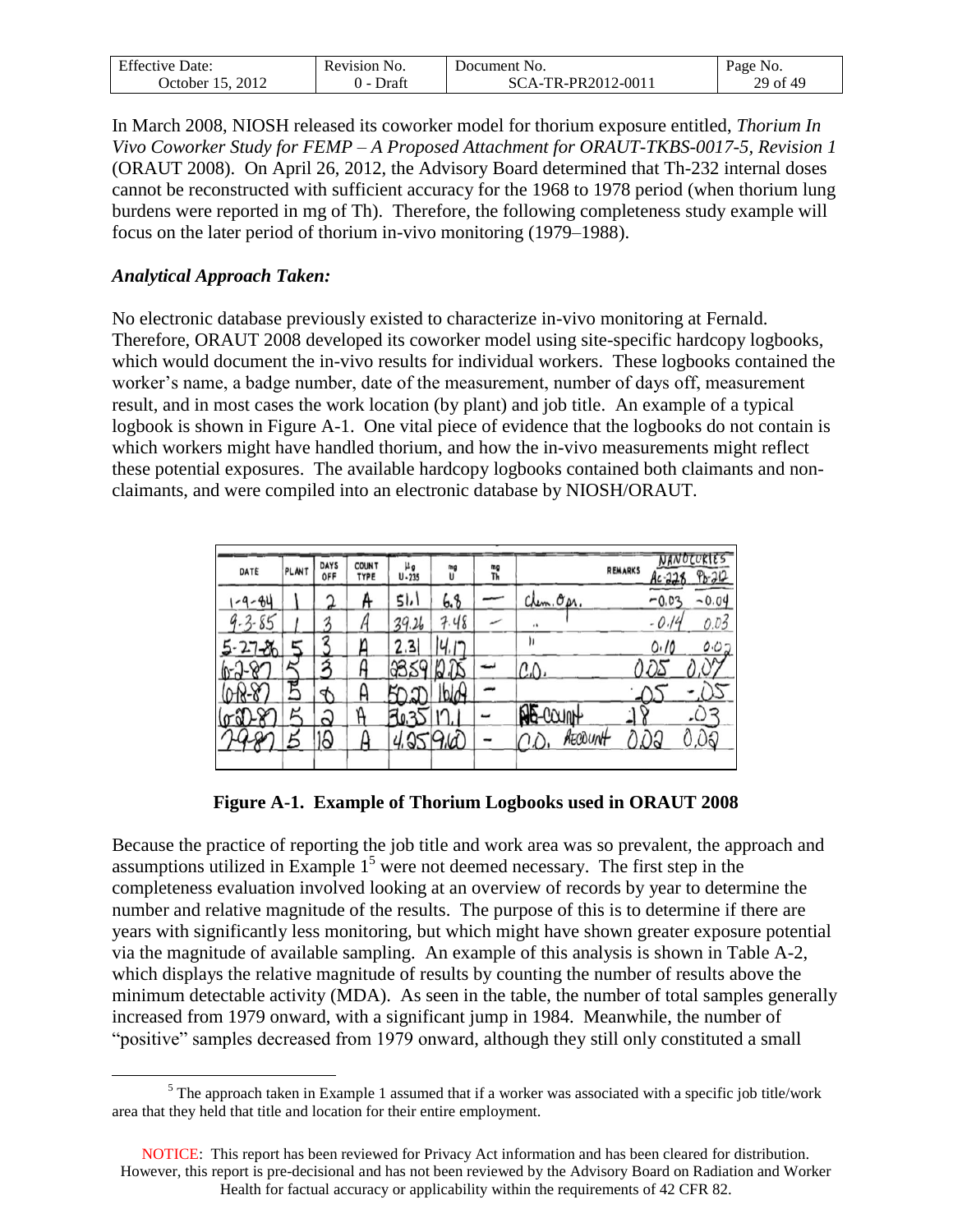| $F^{\alpha}$<br>Date:<br>Effective | evision!<br>N <sub>O</sub> | Jocument<br>NO.            | NO.<br>Page      |
|------------------------------------|----------------------------|----------------------------|------------------|
| 2012<br>. )ctober                  | Draft                      | R-PR2012-0011<br>TD.<br>Δ. | f 49ء<br>$30$ of |

percentage of the overall monitored population. There do not appear to be significant gaps in the number of samples on an annual basis. Based on historical records for Fernald, the large increase in frequency of sampling in the mid-1980s is likely due to the increased focus on radiological protection, which generally coincided with the change in management from National Lead of Ohio to Westinghouse.

| Year                                | # Samples | # Samples with<br>both Ac and Pb<br><b>Results above the</b><br><b>MDA</b> | # Samples with<br>Only the Ac<br><b>Result above the</b><br><b>MDA</b> | # Samples with<br>Only the Pb<br><b>Result above the</b><br><b>MDA</b> | # Samples with<br>no Results<br>above the MDA |
|-------------------------------------|-----------|----------------------------------------------------------------------------|------------------------------------------------------------------------|------------------------------------------------------------------------|-----------------------------------------------|
| 1979                                | 177       | 26 (14.7%)                                                                 | $4(2.3\%)$                                                             | $2(1.1\%)$                                                             | 145 (81.9%)                                   |
| 1980                                | 188       | 13 (6.9%)                                                                  | 14 (7.4%)                                                              | $1(0.5\%)$                                                             | 160 (85.1%)                                   |
| 1981                                | 141       | $8(5.7\%)$                                                                 | $3(2.1\%)$                                                             | $1(0.7\%)$                                                             | 129 (91.5%)                                   |
| 1982                                | 180       | $8(4.4\%)$                                                                 | $1(0.6\%)$                                                             | $5(2.8\%)$                                                             | 166 (92.2%)                                   |
| 1983                                | 169       | $4(2.4\%)$                                                                 | $1(0.6\%)$                                                             | $1(0.6\%)$                                                             | 163 (96.4%)                                   |
| 1984                                | 371       | $9(2.4\%)$                                                                 | $3(0.8\%)$                                                             | $0(0.0\%)$                                                             | 359 (96.8%)                                   |
| 1985                                | 382       | $2(0.5\%)$                                                                 | $3(0.8\%)$                                                             | $4(1.0\%)$                                                             | 373 (97.6%)                                   |
| 1986                                | 463       | $4(0.9\%)$                                                                 | $2(0.4\%)$                                                             | $5(1.1\%)$                                                             | 452 (97.6%)                                   |
| 1987                                | 562       | $4(0.7\%)$                                                                 | $1(0.2\%)$                                                             | $5(0.9\%)$                                                             | 552 (98.2%)                                   |
| 1988                                | 108       | $1(0.9\%)$                                                                 | $1(0.9\%)$                                                             | $0(0.0\%)$                                                             | 106 (98.1%)                                   |
| All In-Vivo Data<br>$(1979 - 1988)$ | 2741      | 79 (2.9%)                                                                  | 34 (1.2%)                                                              | $24(0.9\%)$                                                            | 2604 (95.0%)                                  |

**Table A-2: Overview of Available In-Vivo Data 1979–1988**

The next step in the completeness study was to break down the in-vivo records by job title to see which jobs were sampled the most frequently and how their results compare to other lessmonitored job types. The results are shown in Table A-3, which demonstrate that the most commonly monitored job title (Chemical Operator) also had the highest results among any other job title. This demonstrates that monitoring was generally focused on the job types with higher exposure potential. However, as mentioned previously, the inability to actually identify which workers handled thorium and to what extent they are reflected in the monitoring records is still somewhat of a concern.

A similar analysis was performed based on plant area; however, the results were less conclusive. It is worth noting that a large portion of the results were associated with "other areas" of the site (not Plants 1–9). Repackaging and redrumming operations at Fernald were not generally carried out inside any of the main plants, so these "other areas" likely cover some of the places where these stewardship activities occurred.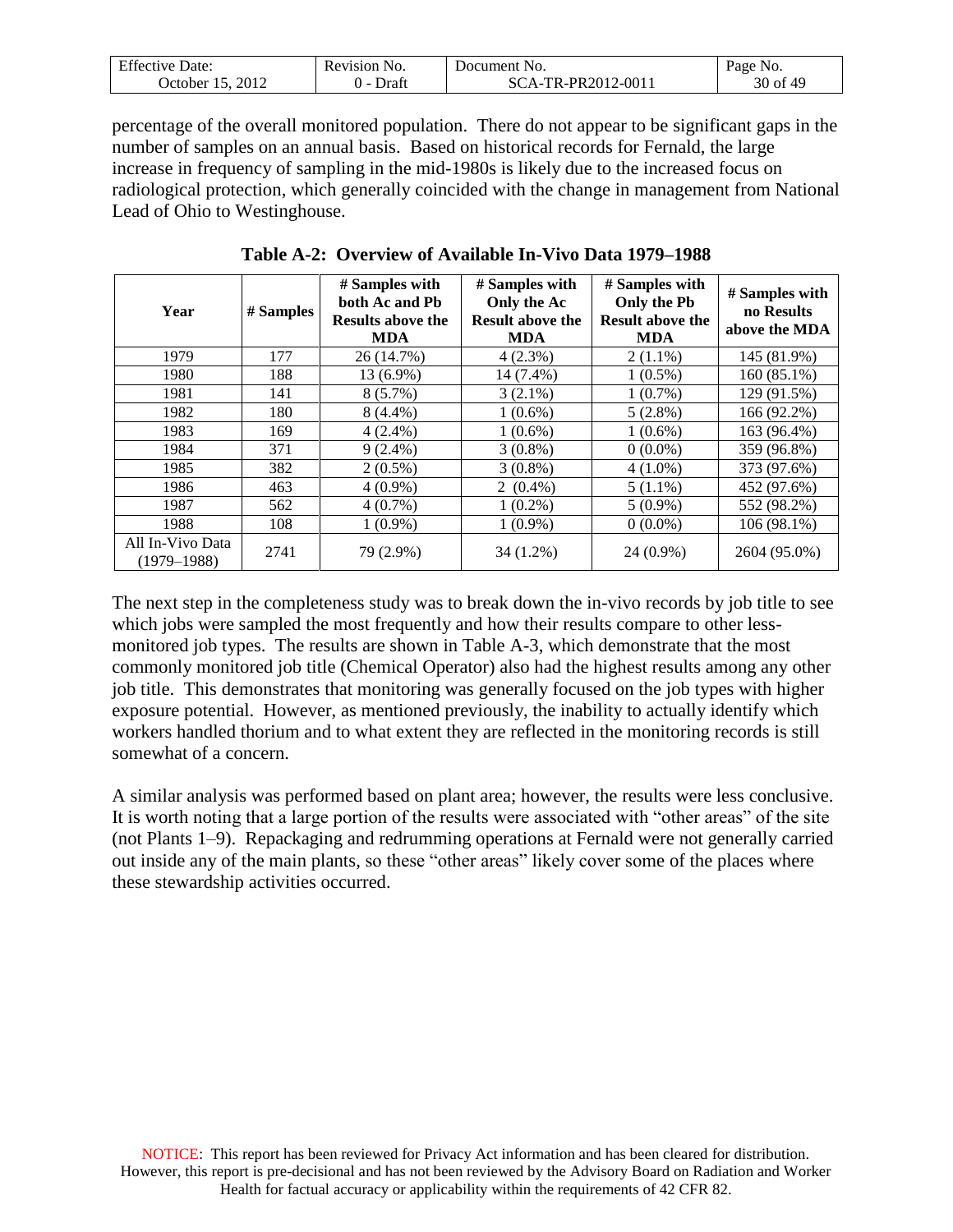| F C                     | Revision       | Jocument No.                             | •a oe |
|-------------------------|----------------|------------------------------------------|-------|
| Effective Date:         | N <sub>O</sub> |                                          | NO.   |
| 2012<br>. )ctober<br>רו | Draf           | የ-PR2012-0011<br>TR <sub>-</sub><br>ີ Δ⊥ | 0Ī    |

|                            |                           |                                | <b>Magnitude of Results</b>    |
|----------------------------|---------------------------|--------------------------------|--------------------------------|
| <b>Job Title</b>           | # of Samples (% of Total) | 95th Percentile*<br>$(Ac-228)$ | 95th Percentile*<br>$(Pb-212)$ |
| <b>Chemical Operator</b>   | 1207 (55.0%)              | 0.387                          | 0.330                          |
| Unknown                    | 549 (25.0%)               | 0.150                          | 0.160                          |
| <b>Construction Trades</b> | 248 (11.3%)               | 0.096                          | 0.056                          |
| Other Operator             | $156(7.1\%)$              | 0.278                          | 0.194                          |
| Millworker                 | 141 (6.4%)                | 0.100                          | 0.020                          |
| Engineer/Technician        | 81 (3.7%)                 | 0.100                          | 0.030                          |
| Supervisor                 | 73 (3.3%)                 | 0.186                          | 0.200                          |
| <b>ITO</b>                 | 68 (3.1%)                 | 0.120                          | 0.113                          |
| Laborer                    | 59 (2.7%)                 | 0.104                          | 0.071                          |
| Inspection/QA              | 53 (2.4%)                 | 0.084                          | 0.050                          |
| Oiler/Degreaser            | 28 (1.3%)                 | 0.097                          | 0.070                          |
| Health and Safety          | $21(1.0\%)$               | 0.090                          | 0.260                          |
| Administrative             | 20 (0.9%)                 | 0.061                          | 0.057                          |
| Mechanic                   | 16(0.7%)                  | 0.073                          | 0.040                          |
| Security                   | $12(0.5\%)$               | 0.183                          | 0.282                          |
| Laundry                    | $10(0.5\%)$               | 0.081                          | 0.000                          |

**Table A-3: Comparison of In-Vivo Results by Job Title (1979–1988)**

\*95th percentile evaluated using Microsoft Excel's Percentile Function

The last analysis performed for this completeness evaluation involved gaining insight into how workers were selected for counting regardless of job type or work area. Specifically, the analysis sought to determine if workers who displayed "positive" lung counts were scheduled to be monitored more frequently than workers whose results were less than the detection limit. It was found that geometric mean number of days that passed between counts for workers with results below the detection limit was nearly a year (364 days), while the number of days for workers with positive results was only 36, nearly  $1/10^{th}$  the time elapsed when compared to results less than the MDA.

In summary, the completeness analysis was able to determine that (1) there were no significant gaps in the monitoring data on an annual basis, (2) higher potential job types (such as chemical operator) were sampled more frequently, and (3) the time elapsed between samples for workers with positive results was approximately  $1/10^{th}$  the elapsed time of those with no positive result. While the work area analysis was generally inconclusive, it also did not demonstrate a bias towards sampling areas with lower exposure potential. SC&A concluded that the dataset was suitably complete for the purposes of dose reconstruction, though cautioned that the implementation of any coworker model should account for the inability to identify the specific workers who handled thorium.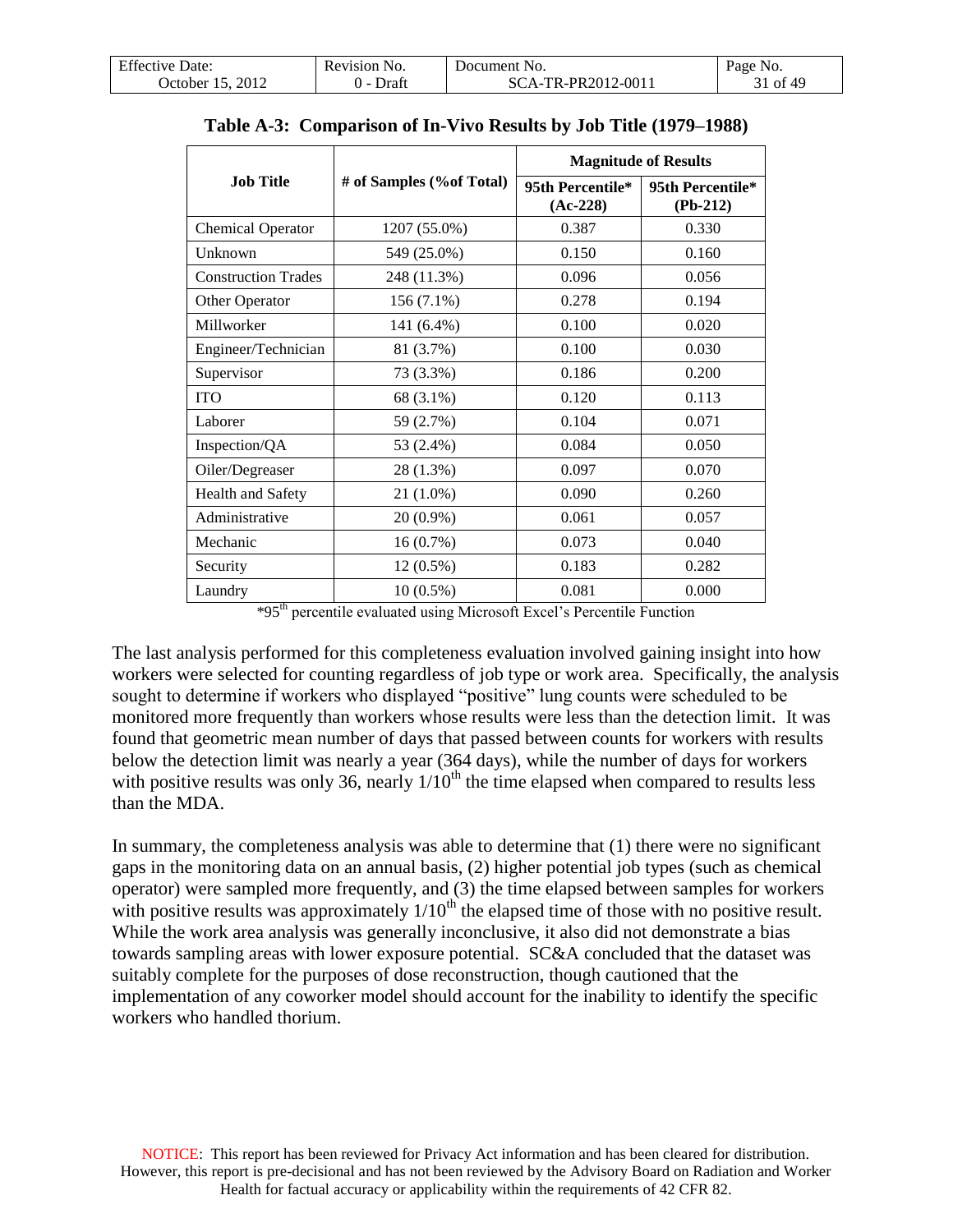| $F^{\alpha}$      | Revision                                  | Jocument         | NO.            |
|-------------------|-------------------------------------------|------------------|----------------|
| Effective Date:   | N0                                        | N <sub>O</sub> . | Page           |
| 2012<br>. )ctober | 'Jrafi<br>$\cdot$ $\cdot$ $\cdot$ $\cdot$ | A-TR-PR2012-001* | f49<br>ົ<br>οt |

### *Example 2 Discussion:*

This approach used a large cross section of workers (not just claimants, as shown in the next example) and had reasonably extensive work location and job type information included in the hardcopy records. Given these characteristics of the dataset, it is reasonable to conclude that any quantitative analysis including the job and work area was accurate for the group of monitored workers. However, it is not clear to what extent these records reflect the entire affected worker population. As stated previously, the lack of information identifying which workers actually handled thorium and to what extent they were monitored is not currently available. However, reasonable claimant-favorable assumptions regarding the implementation and assignment of thorium intakes using this dataset likely obviates this uncertainty from an SEC perspective.

# **Example 3: Internal Dose to Workers at Nevada Test Site during the Underground Testing Period (1963–1990)**

# *Background Summary:*

The NTS operated from 1951 until 1992 and was one of the primary sites for testing nuclear explosive devices during that time. From the beginning of site operations until 1963, the United States conducted more than 100 aboveground nuclear tests, at which point all further nuclear testing was conducted underground until radiological operations ceased in 1992. In April of 2006, NIOSH evaluated the period of atmospheric testing (1951–1962) and determined that it could not reconstruct doses with sufficient accuracy. The Advisory Board accepted NIOSH's findings and the SEC was granted in May of 2006.

Subsequent to this Advisory Board recommendation, NIOSH produced a new evaluation report covering the period of 1963 through 1992 (NIOSH 2007). In this evaluation report, NIOSH proposed an internal dose coworker model based on the bioassay data from a group of 100 claimants with evidence of radiological exposure at NTS. Specifically, NIOSH 2007 states:

*NIOSH examined the records supplied by DOE for 100 NS claimants with significant total external whole-body photon exposures (cumulative above 1.0 rem). The nature of the potential exposure scenarios at NTS makes it most likely that significant internal exposure would be associated with significant external exposure.* (NIOSH 2007)

At the time, DOE had supplied records for 1,287 total claims for NTS, and over 400 of those claims contained some internal dosimetry data.

### *Analytical Approach Taken:*

In this example, the proposed coworker model is based on a sample of 100 claimants, which differs from the first two examples that contained an expansive electronic radiological database (Example 1) or site-wide hardcopy records that represent both claimants and non-claimants (Example 2). It must be noted that at the time of the initial evaluation report (NIOSH 2007), no electronic database was known to be available that would encompass a larger portion of the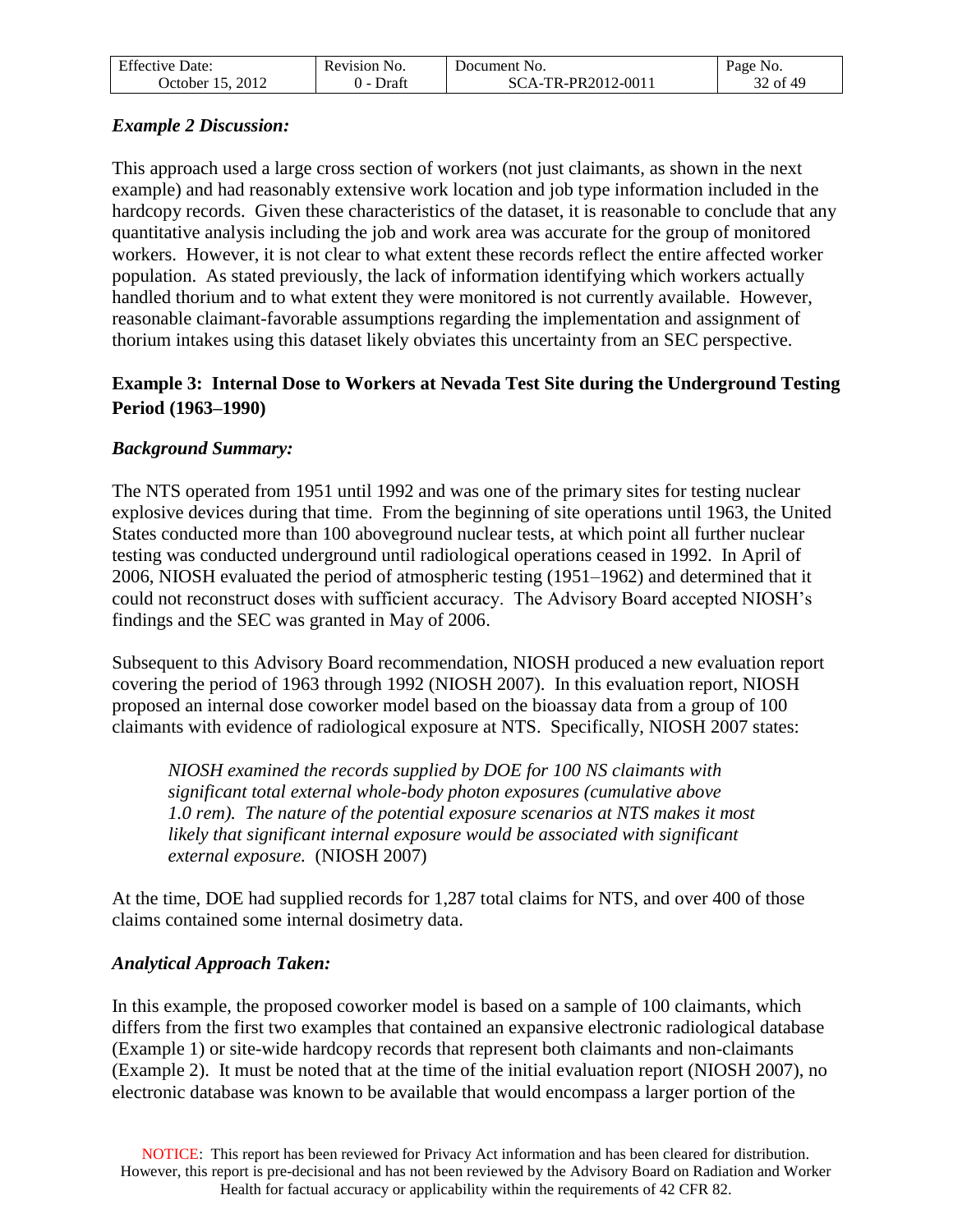| $F^{\alpha}$        | cevision)      | Jocument                     | Page              |
|---------------------|----------------|------------------------------|-------------------|
| Effective Date:     | N <sub>O</sub> | N <sub>O</sub>               | NO.               |
| 2012<br>. )ctober . | <b>Draft</b>   | TR-PR2012-0011<br>$\Delta$ - | ոք 49<br>0t<br>ັບ |

workers at NTS. It is the absence of a radiological database that necessitated the approach of using claimant records to attempt to characterize the potential dose at NTS.

Since the group of claimants chosen for the basis of the coworker model (henceforth referred to as the "NIOSH 100") only comprise 25% of the NTS claimants with internal dosimetry information, the first step taken in evaluating this approach was to construct an alternate group of claimants for comparison. In order to get a sense for the exposure potential for different job categories, SC&A randomly selected 20 claimants each from 6 job classifications (radiological safety, laborers, welders, wiremen, miners, and security guards). This semi-randomly selected group is comprised of 120 claimants and can be referred to as the "SC&A 120." It should be noted that since the claimants were randomly selected, some of the claimants were included in both the NIOSH 100 and SC&A 120 sampling groups.

SC&A then compiled radiological information provided in the claimant records for both the NIOSH 100 and SC&A 120. From this compilation and analysis, it became clear that the internal monitoring program at NTS was biased, from a frequency standpoint, towards the job titles of radiological safety and security guard. However, there was no evidence from this analysis that those job types exhibited a higher exposure potential than other job types at NTS. Also apparent was the fact that many claimants in the remaining trades analyzed (laborer, welder, wireman, and miner) did not have any available bioassay data.

Subsequent to this comparison, a large electronic database was discovered that contained a significant amount of bioassay data (over 122,000 samples in the evaluated SEC period) which were not previously available to ORAUT. This database did not specify job title; however, SC&A was able to identify the claimants in the database by their social security number and assign them their job titles based on information in the individual claim files. By doing this, SC&A was able to expand on the number of sampled workers in the six job categories of interest. SC&A then analyzed the database by the four major types of internal monitoring at NTS: beta/gross fission products, gamma, plutonium, and tritium. Similar trends to the previous analysis were apparent, in that radiological safety and security guards were sampled much more frequently than the other job types.

An example of the analysis results is shown for tritium in Table A-4, which presents an overview of the frequency that the particular job titles were monitored, as well as providing some indication of the magnitude of the actual results. As shown, though radiological safety workers only compromised 13 of the 134 claimants identified with 1 of the 6 job titles, they accounted for over 50% of the samples taken. Figure A-2 shows a rank order plot of the magnitude of tritium results (MI/cc) for the job categories surveyed. As can be seen, the job categories that had the highest results for tritium were actually the miners, wiremen, and laborers, even though they had significantly less samples present in the dataset. In fact, the magnitude of tritium bioassay for radiological safety was slightly lower than the "all claimant average" at most percentiles and lower than the "all worker average" at the upper percentiles. Similar findings were observed for the other major bioassay categories (beta/gross fission products, gamma, and plutonium); the reader is referred to SC&A 2010 for the full analysis.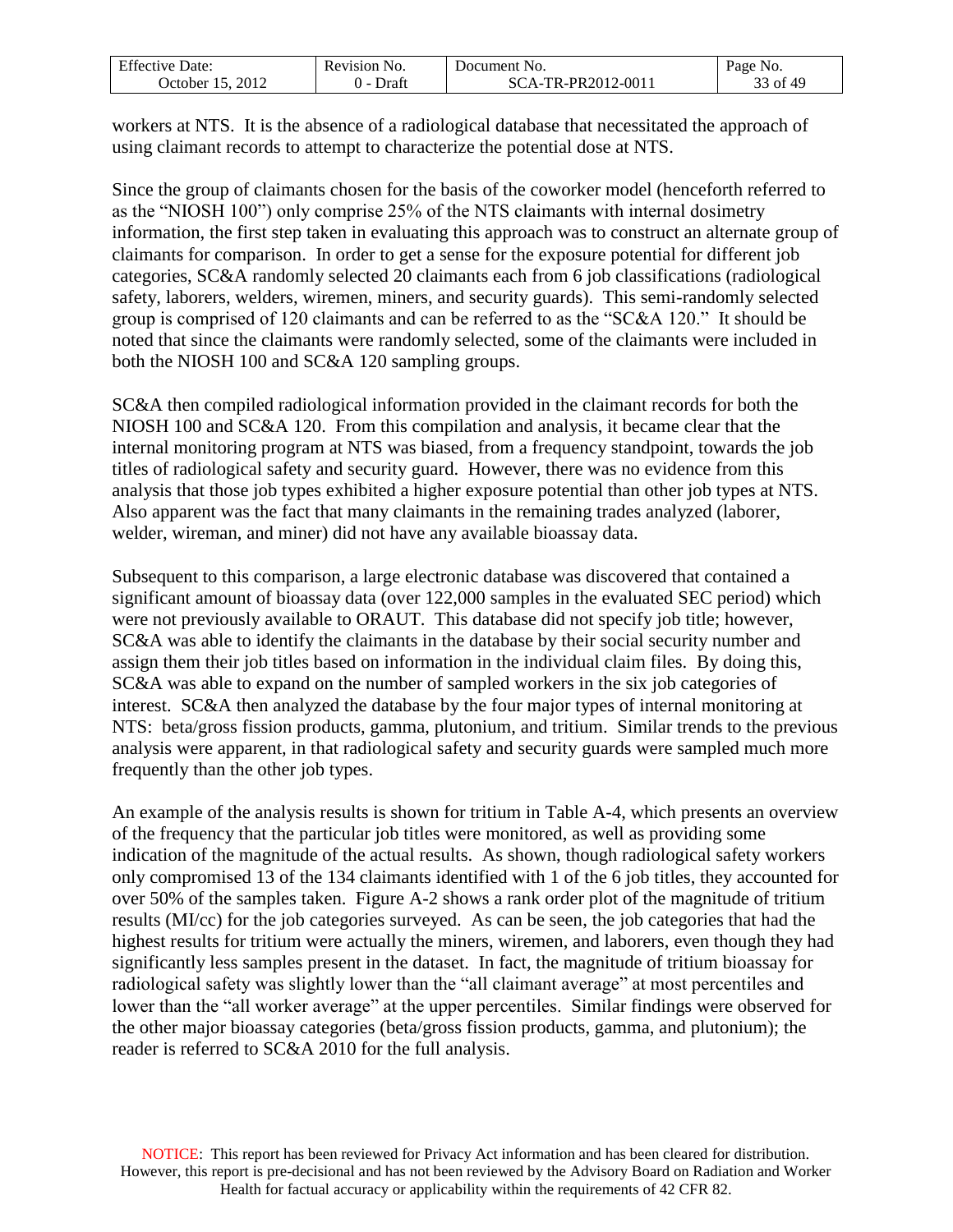| $F^{\alpha}$<br>Jate:<br>1VA | N <sub>O</sub><br>visior!<br>. | N <sub>O</sub><br>Jocument<br>. | $P2$ $er$<br>'NO. |
|------------------------------|--------------------------------|---------------------------------|-------------------|
| 201<br>. Jetober .           | $140 + 11$<br>ган              | TR-PR2012-0011<br>$\mathbf{A}$  | .f AC<br>34<br>Οİ |

Based on this review of job-specific bioassay results, it can reasonably be concluded that the monitoring program was not focused on the most highly exposed workers, and often times did not include those job designations in the sampling program. On January 25, 2010, NIOSH recommended to the Advisory Board that the class of employees at NTS from 1963 through 1992 be included in the SEC. In May of 2010, the Advisory Board accepted NIOSH's recommendation.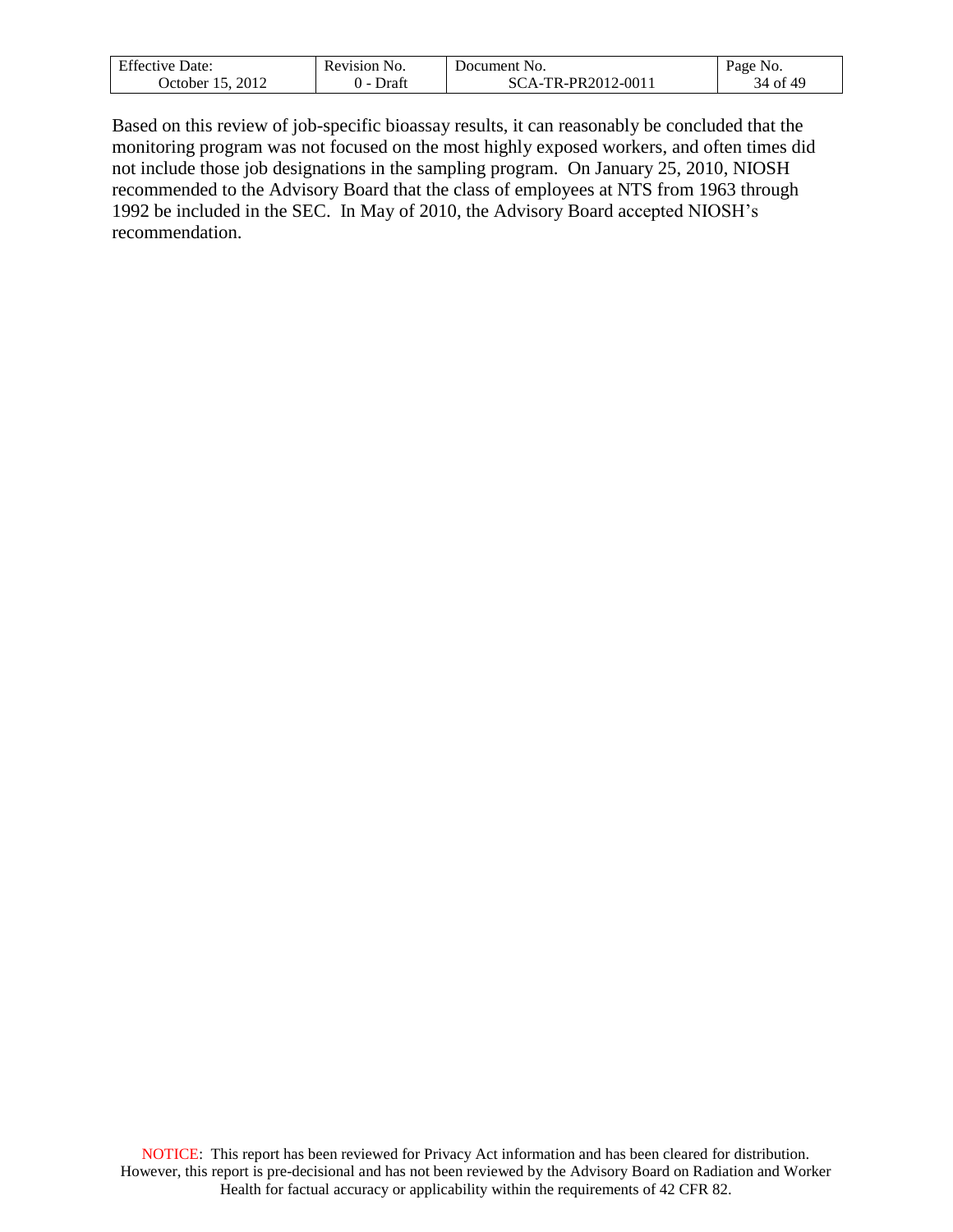| <b>Effective Date:</b> | Revision No. | Document No.       | Page No. |
|------------------------|--------------|--------------------|----------|
| October 15, 2012       | Draft        | SCA-TR-PR2012-0011 | 35 of 49 |

#### **Table A-4: Analysis of Electronic Database for Tritium Data Including Data Overview and Characteristics**

|                                                   | <b>Claims</b>            |                          |                          |                          |                          |                          |                           |                          |
|---------------------------------------------------|--------------------------|--------------------------|--------------------------|--------------------------|--------------------------|--------------------------|---------------------------|--------------------------|
| <b>Tritium Data</b>                               | <b>RadSafe</b>           | <b>Laborers</b>          | <b>Welders</b>           | Wireman                  | <b>Miners</b>            | <b>Security</b>          | <b>All Claimant</b><br>Pu | <b>All Workers</b>       |
| Data Overview                                     |                          |                          |                          |                          |                          |                          |                           |                          |
| <b>Total Samples</b>                              | 1985                     | 221                      | 39                       | 37                       | 817                      | 826                      | 4977                      | 42748                    |
| # Individuals                                     | 13                       | 17                       | 9                        | 13                       | 48                       | 34                       | 244                       | 4724                     |
| <b>Urine Samples</b>                              | 1900 (95.72%)            | 207 (93.67%)             | 35 (89.74%)              | 31 (83.78%)              | 757 (92.66%)             | 764 (92.49%)             | 4673 (93.89%)             | 40253 (94.16%)           |
| <b>Whole Body Counts</b>                          | 85 (4.28%)               | 14 (6.33%)               | 4(10.26%)                | $6(16.22\%)$             | 60 (7.34%)               | 62 (7.51%)               | $304(6.11\%)$             | 2495 (5.84%)             |
| <b>Data Characteristics</b>                       |                          |                          |                          |                          |                          |                          |                           |                          |
| Number of Positive<br>Results                     | 1718 (86.55%)            | 202 (91.40%)             | 29 (74.36%)              | 28 (75.68%)              | 717 (87.76%)             | 755 (91.40%)             | 4320 (86.80%)             | 36805 (86.10%)           |
| Number of Results<br>Listed as<br>'Less than'     | 148 (7.46%)              | 3(1.36%)                 | 2(5.13%)                 | $2(5.41\%)$              | 23 (2.82%)               | 3(0.36%)                 | 276 (5.55%)               | 2447 (5.72%)             |
| Number of Negative<br>Results                     | $21(1.06\%)$             | $1(0.45\%)$              | $4(10.26\%)$             |                          | $1(0.12\%)$              | 6(0.73%)                 | 41 $(0.82\%)$             |                          |
| Number of Zero<br>Results                         | 13 (0.65%)               | $\blacksquare$           | $\blacksquare$           | $\blacksquare$           | $2(0.24\%)$              | $\overline{\phantom{a}}$ | 19 (0.38%)                | 135 (0.32%)              |
| Number of Results<br>listed as<br>'No Detectable' | $\overline{\phantom{a}}$ | $\overline{\phantom{a}}$ | $\overline{\phantom{a}}$ | $\overline{\phantom{a}}$ | $\overline{\phantom{a}}$ | $\sim$                   | $\overline{\phantom{a}}$  | $\overline{\phantom{a}}$ |
| Number of Blank<br>Results                        | 85 (4.28%)               | 15 (6.79%)               | $4(10.26\%)$             | $7(18.92\%)$             | 74 (9.06%)               | 62 (7.51%)               | 321 (6.45%)               | 3361 (7.86%)             |

NOTICE: This report has been reviewed for Privacy Act information and has been cleared for distribution. However, this report is pre-decisional and has not been reviewed by the Advisory Board on Radiation and Worker Health for factual accuracy or applicability within the requirements of 42 CFR 82.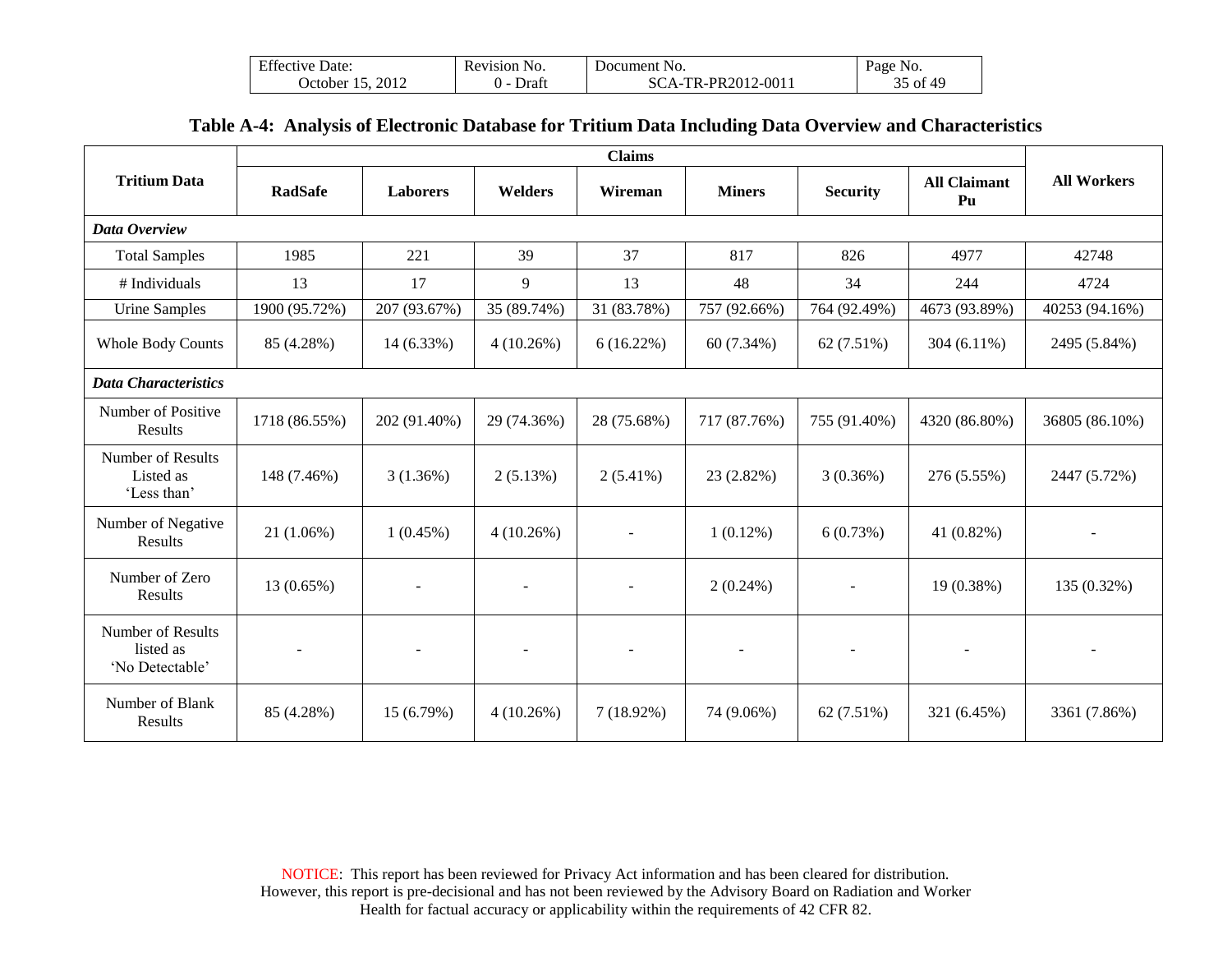| $\Gamma$ $\sim$<br>Effective Date: | Revision No. | Document No.                 | N <sub>0</sub> .<br>Page |
|------------------------------------|--------------|------------------------------|--------------------------|
| 2012<br>. Ctober<br>◝              | Draft        | TR-PR2012-0011<br>$\Delta$ = | 36 of 49                 |



#### **Figure A-2. Rank Ordered Tritium Concentration in Urine (MI/cc) for Surveyed Job Titles**

NOTICE: This report has been reviewed for Privacy Act information and has been cleared for distribution. However, this report is pre-decisional and has not been reviewed by the Advisory Board on Radiation and Worker Health for factual accuracy or applicability within the requirements of 42 CFR 82.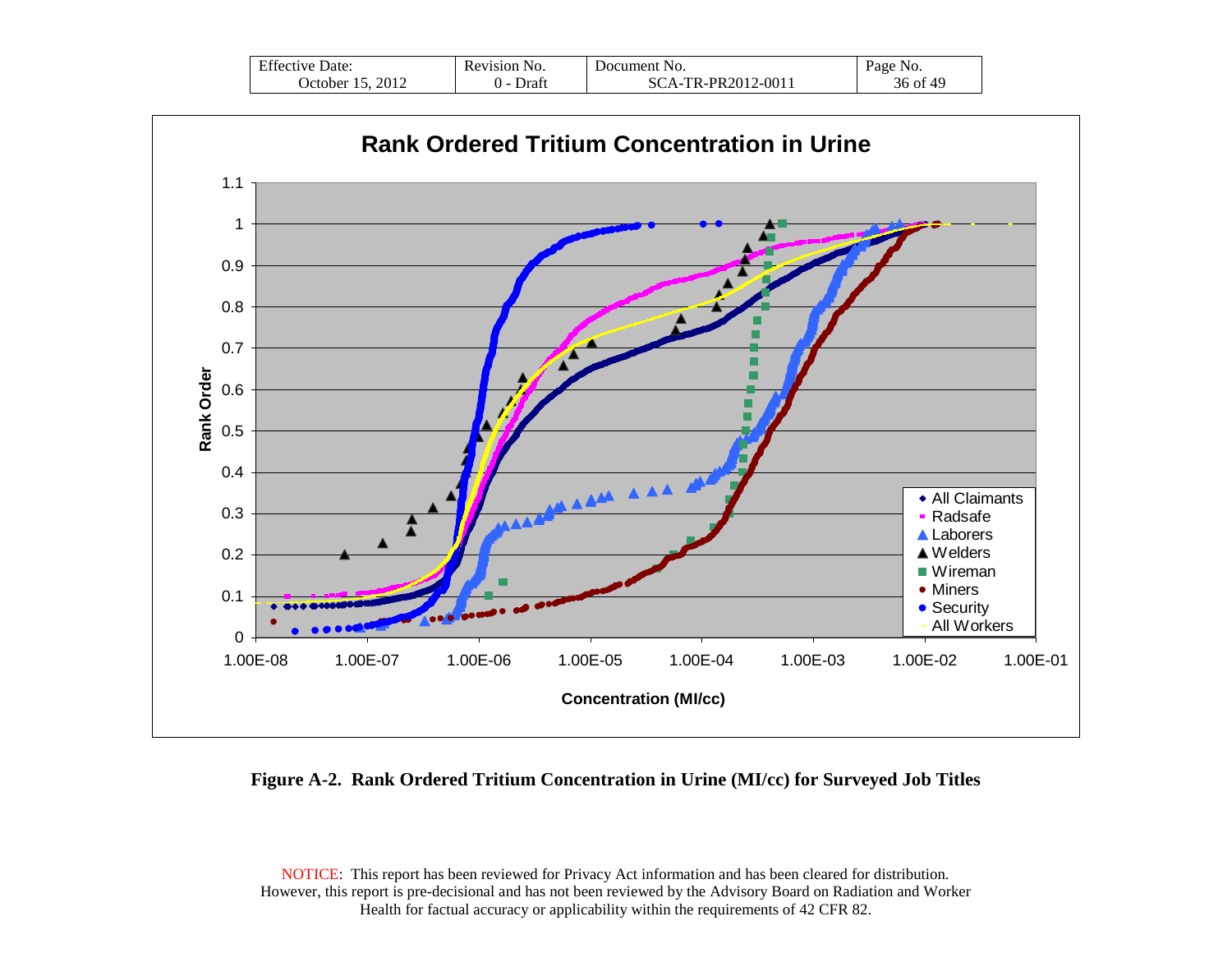| $F^{\alpha}$<br>Jate:<br>Effective | Revision<br>NO. | <b>D</b> ocument<br>NO.                                             | NO.<br>Page   |
|------------------------------------|-----------------|---------------------------------------------------------------------|---------------|
| 2012<br>. Jetober                  | )rafi           | $2-0011$<br>TR-PR2012-0<br>$\lambda$<br>$\rightarrow$ $\rightarrow$ | 49<br>οt<br>◡ |

### *Example 3 Discussion:*

The approach described above was clearly an iterative process due to the unavailability of an electronic database in the beginning stages of the completeness evaluation process. Nevertheless, the methodology of using claimant samples can be an effective instrument in gathering information and insight into the monitoring practices of a particular site. This is illustrated by the corroborating analysis of the electronic database later uncovered, though care must be taken to put such claimant sample-based analyses in their proper frame of reference. Though it is always preferable to analyze data that are representative of the workforce as a whole, absent the availability of such information, claimant sampling is a useful tool to gain insight into the completeness of available data in an SEC context.

#### **Example 4: Bounding Internal Exposures to Stable Metal Tritides at the Mound Plant**

#### *Background Summary:*

Stable metal tritides (SMTs) are a form of insoluble tritium that do not metabolize from the lung like normal tritiated compounds, and, as a result, it is not possible for traditional bioassay methods, such as urinalysis, to accurately reflect the actual exposure to SMTs. It has been established that SMTs were handled in specific known areas of the Mound Plant, and it is also known who the primary workers are who handled the material. Air monitoring data are available; however, it is equally problematic, because this material would have been caught in the air filters prior to being counted by the detector.

Since it is known who the primary handlers of the material were, maximizing assumptions can be made to adjust those individual urinalysis results to effectively bound the potential exposure to these workers. However, this type of bounding model would be inappropriate to use on ancillary or support workers whose exposure to the material would likely have been infrequent and the potential for intake minimal. Therefore, an alternate method was constructed, which used area swipe samples to model the resuspension and intake of the tritiated material. This method was finalized in the NIOSH report: *Potential Stable Metal Tritide Exposures at the Mound Laboratory* (NIOSH 2012a).

#### *Analytical Approach Taken:*

As stated in the previous section, the proposed model is not based on actual bioassay or in-vivo monitoring of workers, but rather workplace sampling in the form of swipe data. Though the specific areas/rooms where the work was performed are known, there is still the potential that particular areas of the room may not have been sufficiently monitored via swipe samples. Fortunately, the original swipe sample reports are available and inspection of these reports shows that swipes were taken all over the rooms of interest (an example of one such report is shown in Figure A-3). Therefore, it is not likely that an area within the room had significantly higher contamination and was routinely missed by the swipe sampling program.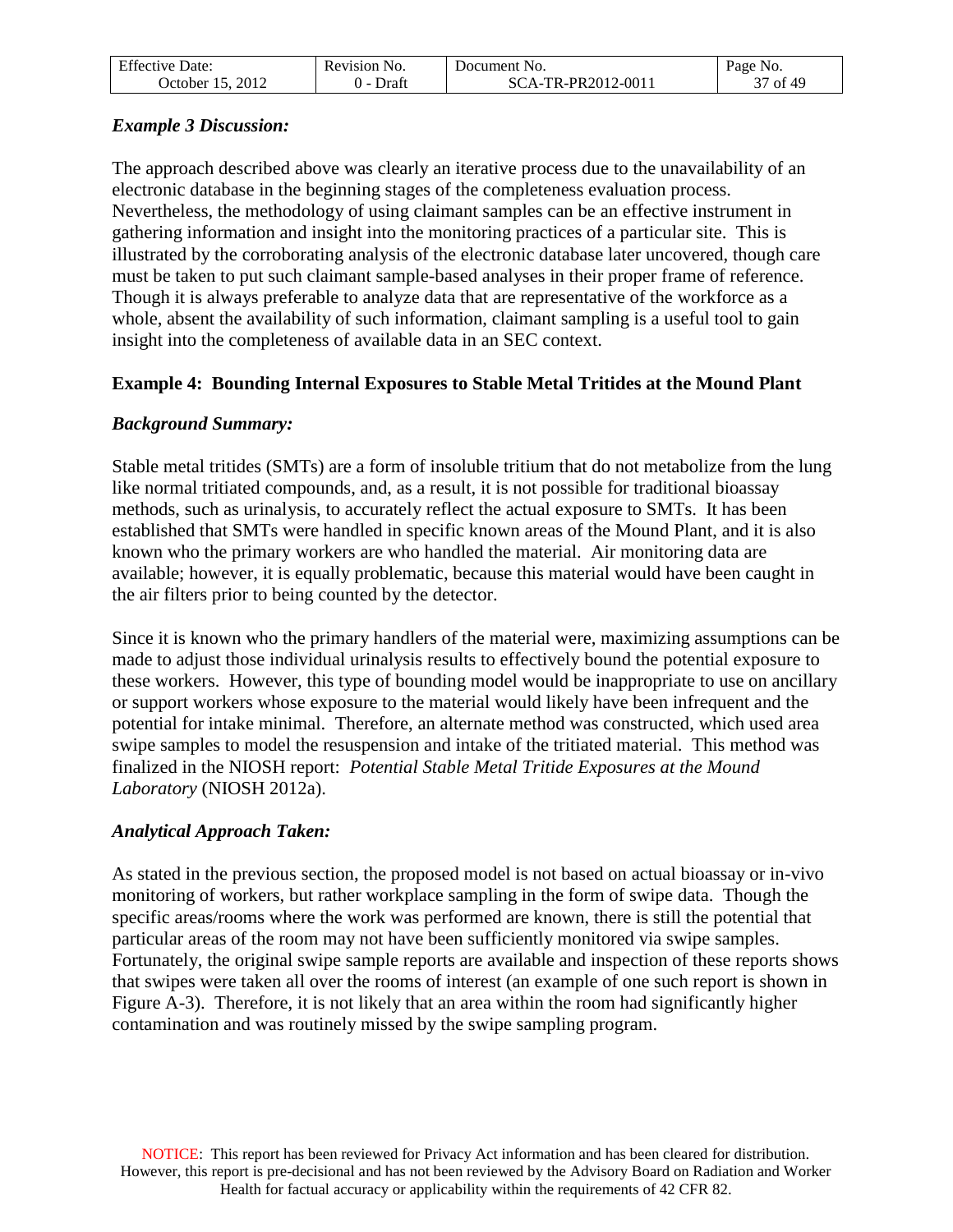| <b>Effective Date:</b> | Revision No. | Document No.       | Page No. |
|------------------------|--------------|--------------------|----------|
| 2012<br>October 15.    | Draft<br>. . | SCA-TR-PR2012-0011 | 38 of 49 |



#### **Figure A-3. Example of a Swipe Sample Report Showing the Layout of the Room and Areas that were Sampled**

The primary handlers of the SMT material have been identified and a bounding approach has already been developed; therefore, the proposed resuspension model only applies to ancillary or support workers. Since it is not possible to identify which of these workers might have been exposed, the model applies to all workers who entered radiological areas. At Mound, if a worker entered a radiological area, then a tritium urinalysis sample was mandatory. As a result, anyone with tritium bioassay is considered to have been potentially exposed to SMTs. Therefore, any evaluation of the completeness of the proposed approach need only consider the temporal coverage of the available swipe results and not the job types and areas of interest (which are both known).

SC&A presented its completeness study in SC&A 2012 and found that there were significant temporal gaps in the available swipe data. One example is shown in Figure A-4, which plots the number of available swipe samples for Room R-108 during the period of interest. As seen in the figure, there is a gap in the swipe data that extends over 2 years, as well as a few other smaller data gaps. It is important to determine whether a surrogate data approach is appropriate to use during these gaps in data coverage, and that no off-normal operations involving SMTs occurred. Any off-normal operations or conditions might have posed a higher exposure potential, which would make using surrogate data from surrounding periods problematic.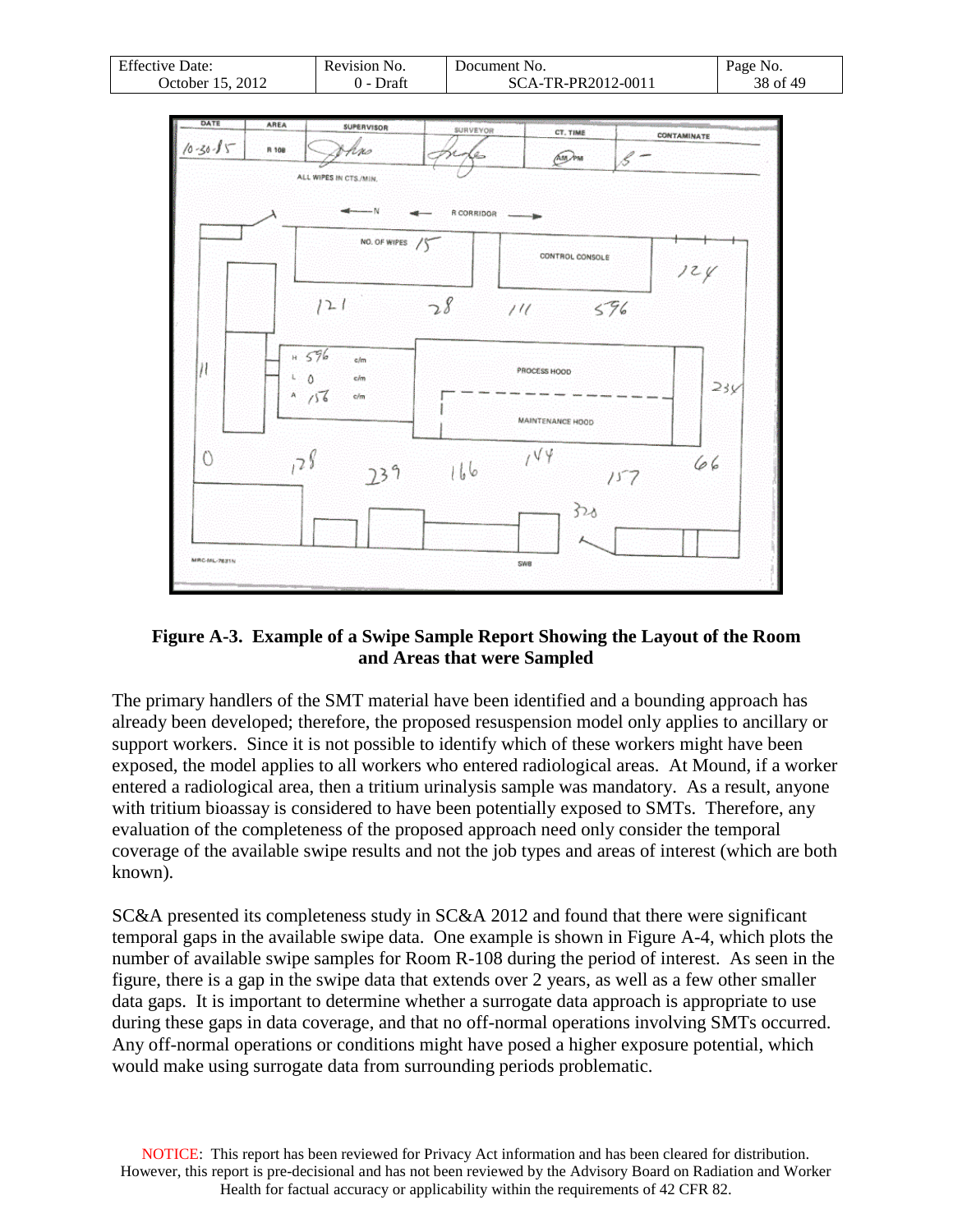| <b>Effective Date:</b>         | Revision No.    | Document No.         | Page No. |
|--------------------------------|-----------------|----------------------|----------|
| 2012<br><b>J</b> ctober<br>15. | Draft<br>$\sim$ | $TA$ -TR-PR2012-0011 | 39 of 49 |



#### **Figure A-4. Number of Samples by Year for Room R-108 during the Period of Interest**

NIOSH 2012b addressed these gaps in the data using two different approaches. First, NIOSH conducted further interviews with former workers who had direct knowledge of the SMT operations. These workers were shown the gaps in the available data and were asked if there was any reason to believe that operations would differ from the periods when swipe data were available. NIOSH 2012b states:

*Interviews with the research chemists and radiological health personnel that have firsthand knowledge of the operations were specifically asked if any working situations occurred or they were made aware of that would have caused the missing swipe data to be different than the data on either side of the gap. The overall agreement was the data from both sides of the gaps should be adequate to extrapolate the data within the gaps.*

In the second approach, NIOSH analyzed the tritium urinalysis data during the entire period of interest, which included the periods with swipe data gaps. Though tritium urinalysis data are not indicative of exposure to SMTs, they do indicate whether site-wide tritium operations might have increased during the periods with no swipe data. This type of indirect test helps build a weight of evidence argument, since it is not unreasonable to assume that operations involving SMTs would generally parallel the other tritium operations at the site from a production and exposure standpoint. An example of this is shown in Figure A-5 for Room R-108, which essentially takes the plot shown in Figure A-4 and overlays the average tritium doses during the period. As seen in the figure, overall tritium doses at the site during periods with swipe data gaps were not